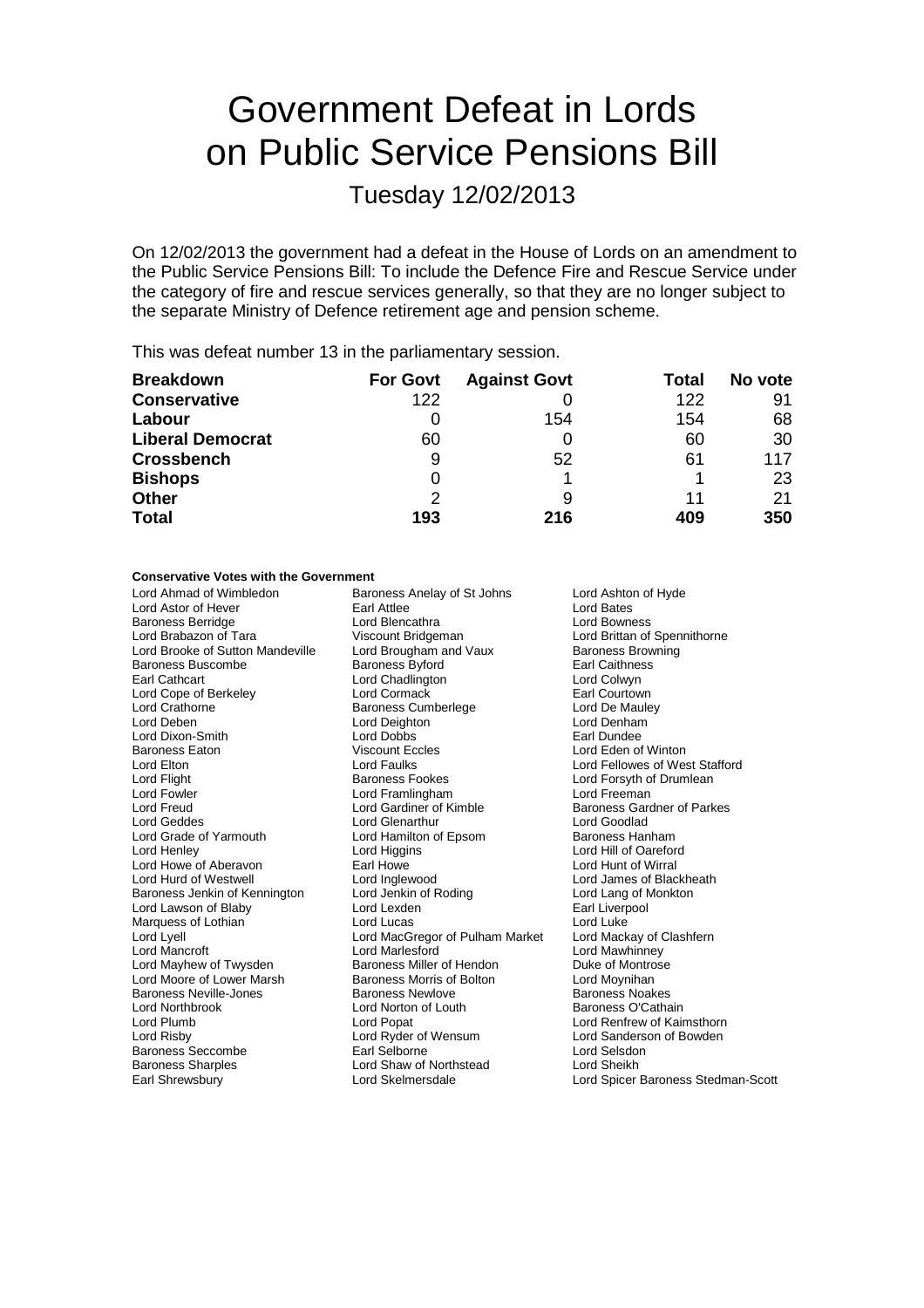Lord Wakeham **Baroness Warsi Lord Wakeham**<br>Baroness Wilcox **Baroness Wiscount Younge** 

Lord Stewartby **Baroness Stowell of Beeston**<br>
Lord Swinfen **Baroness Stowell of Beeston**<br>
Lord Taylor of Holbeach Lord Swinfen Lord Taylor of Holbeach Lord Trefgarne Lord Trimble Lord True Lord Tugendhat Viscount Ullswater Baroness Verma Lord Wade of Chorlton<br>
Lord Wakeham Baroness Warsi Lord Wei Viscount Younger of Leckie

#### **Conservative Votes against the Government**

**-**

**-**

**Labour Votes with the Government**

# **Labour Votes against the Government**

Lord Anderson of Swansea Lord Bach Lord Baroness Bakewell<br>
Lord Barnett Lord Bassam of Brighton Lord Bhattacharyya Lord Barnett **Lord Bassam of Brighton** Lord Bhattachar<br>
Lord Bilston **Lord Barness Blackstone Constanting Barness Blood** Lord Bilston **Baroness Backstone Baroness Blood Baroness Blood Baroness Blood Baroness Blood Baroness Blood Brookman**<br>
Lord Bradley **Baroness Blood Brooke of Alverthorpe** Lord Brookman Lord Brooks of Tremorfa<br>
Lord Christopher Lord Clark of Windermere Lord Clarke of Hampstead Lord Christopher Lord Clark of Windermere Lord Clarke of Hampster Clark of Windermere Lord Clarke of Hampster<br>Lord Clinton-Davis Lord Collins of Highbury Raroness Corston Lord Clinton-Davis **Lord Collins of Highbury** Baroness Corston<br>
Baroness Crawley **Baroness Crawley** Lord Davidson of Glen Clova Lord Davies of Oldham Baroness Crawley **Calculation** Lord Davidson of Glen Clova<br>
Lord Davies of Coity **Lord Davies of Stamford** Lord Davies of Coity **Lord Davies of Stamford** Baroness Dean of Thornton-le-Fylde<br>
Lord Desai **Baroness Donaghy** Baroness Donaghy Lord Donoughue Lord Desai Christian Baroness Donaghy Cord Donoughue<br>Cord Dubs Cord Eat Lord Eat Lord Exans of Pa Lord Evans of Temple Guiting Lord Evans of Watford Lord Ealconers Cord Falconer Cord Fillen<br>Baroness Farrington of Ribbleton Lord Faulkner of Worcester Lord Filkin Baroness Farrington of Ribbleton Lord Faulkner c<br>Lord Foulkes of Cumnock Baroness Gale Lord Foulkes of Cumnock **Baroness Gale Communist Communist Communist** Baroness Gibson of Market Rasen<br>Lord Giddens Lord Gibson Lord Glasman **Baroness Golding** Lord Giddens **Lord Glasman**<br>
Lord Gordon of Strathblane Baroness Goudie **Baroness Gould of Baroness Gould of** Lord Graham of Edmonton Lord Grantchester<br>
Lord Grocott Viscount Hanworth Lord Grocott Viscount Hanworth Lord Harris of Haringey Lord Harrison Lord Hart of Chilton Lord Hart of Chilton Lord Haworth<br>Baroness Havter of Kentish Town Baroness Healy of Primrose Hill Baroness Hilton of Eggardon Baroness Hayter of Kentish Town Baroness Healy of Primrose Hill Baroness Hilton of Eggardon Lord Hollick Baroness Hollis of Heigham Lord Howarth of Newport Lord Howie of Troon Lord Hoyle Cord Hoyle Baroness Hughes of Stretford<br>
Lord Hughes of Woodside Lord Hunt of Kings Heath Lord Hunt of Chesterton Lord Hughes of Woodside Lord Hunt of Kings<br>
Lord Hutton of Furness
Lord Irvine of Lairg Baroness Jay of Paddington Lord Jones Lord Judd Baroness Kennedy of The Shaws Lord Kennedy<br>Baroness Kingsmill Lord Kinnock Baroness Kingsmill **Exercise Search Conditional Cord Kinnock** Baroness Kinnock of Holyhead<br>
Lord Kirkhill **Lord Kinnock** Cord Knight of Weymouth **Cord Lea** of Crondall Lord Kirkhill Lord Kirght of Weymouth Lord Lea of Lord Lea of Lord Lea of Lord Lea of Lord Liddle Lord Leitch Lord Levy<br>
Lord Lipsey **Lord Levy** Baroness Lister of Burtersett Lord Lipsey **Baroness Lister of Burtersett** Lord Macdonald of Tradeston<br>
Lord MacKenzie of Culkein Lord Mackenzie of Framwellgate Baroness Massey of Darwen Lord MacKenzie of Culkein Lord Mackenzie of Framwellgate<br>Lord Maxton Lord McAvov Lord McKenzie of Luton **Lord Mitchell** Lord Mitchell Lord Monks<br>
Lord Moonie **Concess Lord Montage Concess Morgan** of Huyton Lord Morris of Aberavon Lord Morris of Handsworth Lord Noon Corresponding the Corresponding Corresponding Corresponding Corresponding Corresponding Lord Patel of Bradford Lord Patel of Bradford Lord O'Neill of Clackmannan Lord Parekh<br>
Lord Patel of Blackburn Lord Pendry Lord Patel of Blackburn Lord Pendry Lord Peston Baroness Pitkeathley **Lord Plant of Highfield** Hight Lord Ponsonby of Shulbrede<br>
Lord Prescott **Lord Puttnam**<br>
Lord Puttnam Lord Prescott **Contains Container Baroness Prosser** Baroness Prosser<br>
Baroness Quin **Container Lord Radice** Baroness Quin **Baroness Communist Controller Controller** Baroness Ramsay of Cartvale Lord Richard<br>
Lord Rea **Communist Carty Controller** Baroness Rendell of Babergh **Controller Lord Richard** Lord Rea Baroness Rendell of Babergh Lord Rosser<br>
Lord Rosser Lord Rowlands Lord Rosser **Lord Rowlands** Corporation Corporation Corporation Corporation Corporation Corporation Corporation<br>Lord Saroness Sherlock Corporation Corporation Corporation Corporation Corporation Corporation Corporation Cor Lord Sawyer **Lord Sheldon**<br>
Lord Samily Corporation Lord Smith of Leigh<br>
Uscount Simon Corporation Lord Smith of Leigh Baroness Smith of E Viscount Simon Lord Smith of Leigh Baroness Smith of Basildon<br>
Baroness Smith of Gilmorehill Lord Soley Corp Lord Stone of Blackheath Baroness Smith of Gilmorehill Lord Soley Lord Stone of Blackheath Lord Taylor of Blackburn **Baroness Taylor of Bolton** Baroness Thornton Lord Tomlinson Lord Touhig Lord Triesman Baroness Wall of New Barnet<br>Baroness Whitaker Lord Woolmer of Leeds

Lord Ahmed **Lord Alli**<br>
Lord Bach **Communis Lord Alli**<br>
Baroness Bakewell Lord Brooke of Alverthorpe Lord Brookman<br>
Lord Campbell-Savours
Lord Carter of Coles Lord Eatwell Lord Evans of Parkside<br>
Lord Evans of Watford Lord Falconer of Thoroton Lord Irvine of Lairg<br>
Lord Jones<br>
Lord Judd Lord McAvoy **Baroness McIntosh of Hudnall**<br>
Lord Mitchell **Lord Monks** Baroness Morgan of Huyton Lord Morris of Lord Noon<br>Lord Noon Corris Aberavon Baroness Nye Lord Turnberg Turner Baroness Turner of Camden<br>
Lord Warner Turnberg Baroness Wheeler Lord Whitty **Lord Williams of Elvel** 

Baroness Goudie **Baroness Gould of Potternewton**<br> **Lord Grantchester Baroness Gould of Potternewton**